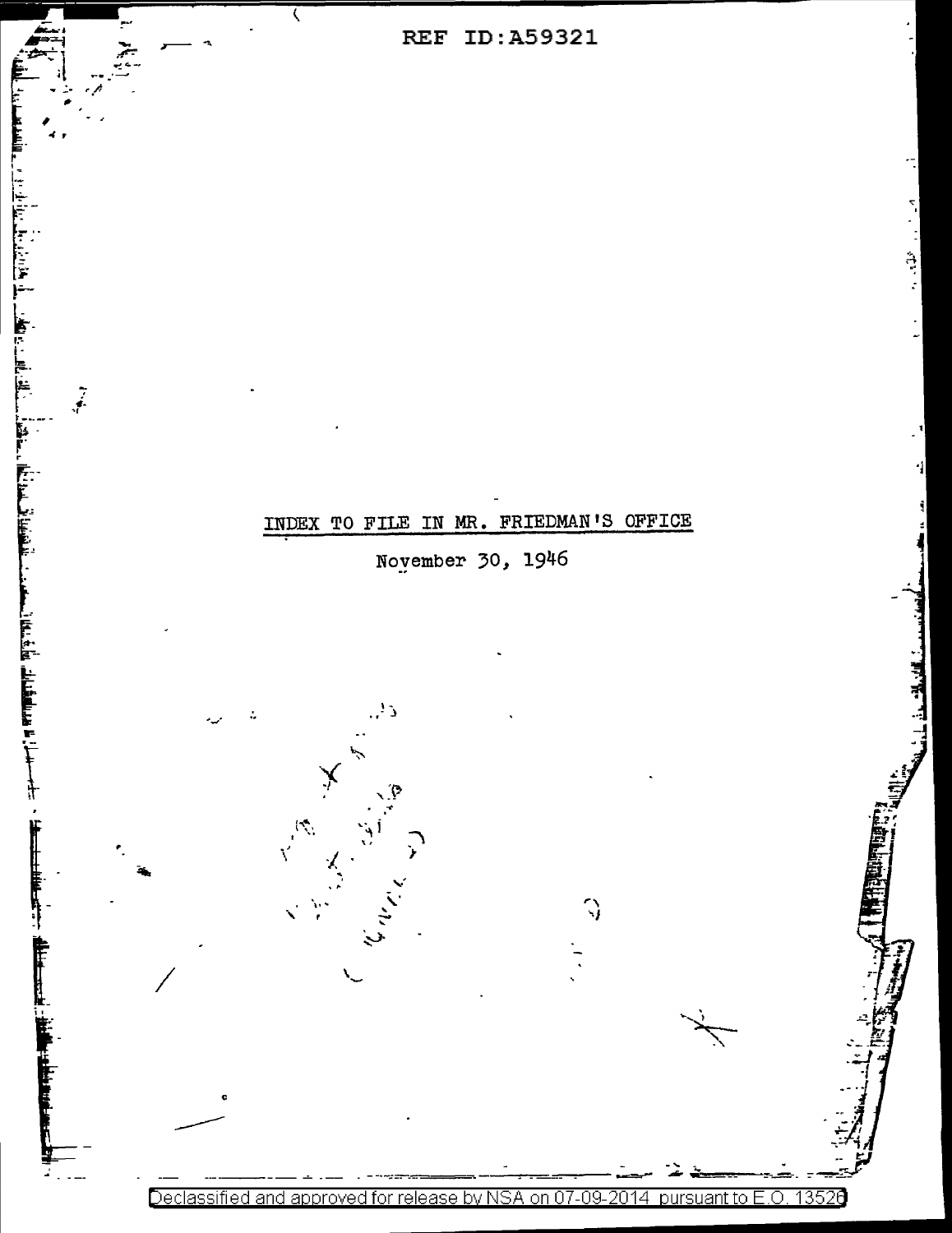**REF ID: A59321** 30 November 1946

## INDEX TO FILE IN MR. FRIEDMAN'S OFFICE

199 Albert. Adrian - Correspondence 200 Albert, A. A. - Some Mathematical Aspects of Cryptography  $-201$  $\mathbf{11}$ Arensburg, W. C. - Correspondence<br>A. T. & T. Printing Telegraph Cipher Machine - I 202  $\ast -203$ \*\*−204 II  $\mathbf{H}$  $\mathbf{H}$  $\mathbf{H}$  $\mathbf{H}$  $\mathbf{H}$ 205 **TIT**  $\mathbf{H}$  $\mathbf{u}$  $\mathbf{H}$  $\mathbf{H}$  $\mathbf{H}$  $206$ . IV  $\mathbf{u}$  $\mathbf{H}$  $\mathbf{H}$  $\mathbf{H}$  $\mathbf{H}$  $0.207$  $\mathbf{v}$  $\mathbf{H}$  $\mathbf{H}$  $\mathbf{H}$  $\mathbf{H}$  $\mathbf{H}$  $1208$ VI Baudouin, Captain Roger - Elements of Cryptography - I  $~109$  $*-210$ **TT**  $211<sub>1</sub>$ Bazaries - Secret Ciphers Revealed  $* - 212$ Brazilian Communications Systems  $*$  213 Beaufort - Cryptography, A System of Secret Writing  $\hat{\textbf{x}}$  - 214 Bedford System - Facsimile 215 Bedfort System - Voice Scrambling 216 Bill for the Protection of Government Records; History of 217 Boucard, Robert - L'Aventure Les Secrets du Chiffre pp 1 & 2 pp 3 & 4<br>pp 5 & 6<br>pp 7 & 8 ū  $\overline{\mathbf{u}}$ 218  $\pmb{\mathfrak{h}}$  $\mathbf{H}$ Ħ Ħ  $\mathbf{H}$  $\mathbf{H}$ 219  $\pmb{\mathfrak{m}}$  $\mathbf{H}$ Ħ  $\mathbf{H}$  $\mathbf{H}$ 220 220.1 Brigham, Clarence S - Correspondence British - Practice Code for Training & Solution of Codes 221 British Code Messages (1794), Solution of 222 223 British on Potomac Code, Report of  $* - 224$ British Elementary Course 225 British Field Ciphers \*\* 225.1 Burdick, Paul H. - Correspondence  $*-226$ Cable Communications, Security of  $* - 227$ Candela \* –228 Censorship, 1918  $* - 229$ Chao, Y. R. - The Problem of the Three Logies, A Memorandum Chesterfield Cipher 230 \*\*-231 Childs', Lieut. Notes (Photostat Copy) Vol. A -11  $*$  $-232$ Vol B  $* - 233$  $\mathbf{H}$  $\mathbf{u}$  $\mathbf{u}$  $\mathbf{u}$  $\mathbf{u}$ Vol. C Ĥ 11  $\mathbf{H}$  $\mathbf{H}$ 11 \*\*-234 Vol. D Childs, Lt. - Report on First AEF Field Code  $***-235$ <br>236 - \* Chinese Material, Request for  $\sim$  500  $-$ Christmas Cards  $* - 237$ Ciphers and Cipher Keys - by a former Austrian Code Officer  $*-238$ Code Problem #1  $* - 239$ Combat Code Converters M-325, 228, 294  $+240$ \* Transferred to AF 2A-14, 1004, 52 A # Trace ferred to TEC 30 guve 53  $**$  Westroyed - 10 Cect. 52. \* TRANSFERRED TO AFSA-14-10 JAN 52.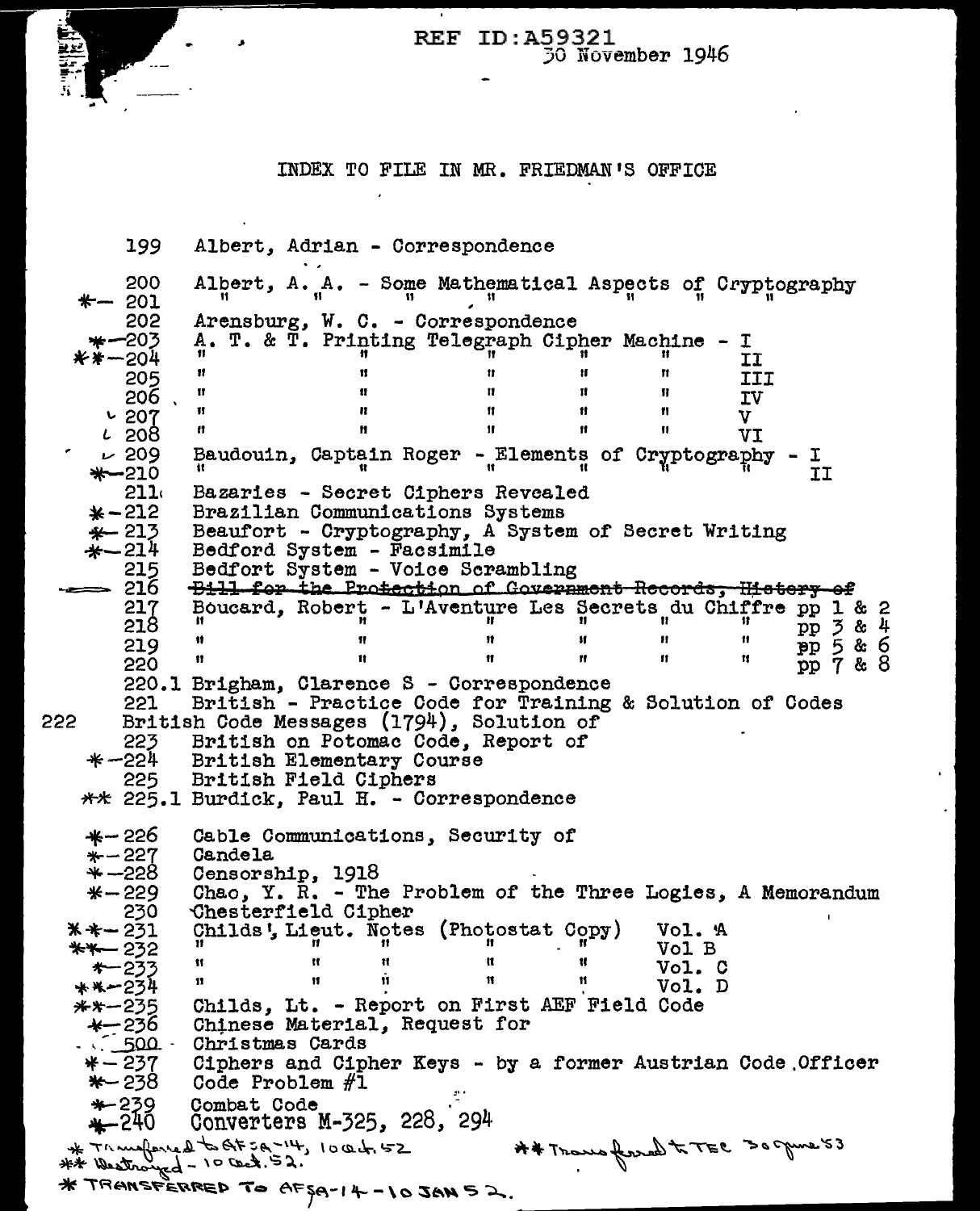## REF ID:A59321

|  | 240.1<br>241<br>242<br>$* - 242.1$<br>243<br>243.1<br>244    | Correspondence General (Personal) 1925-1942<br>Crank or Nut Correspondence<br>Cryptanalytic Self Delusion, Illustrations of Cases of<br>Cryptographic Blunders<br>Cryptography, Talks and Lectures on<br>Cryptographic Peculiarities of the German Language<br>Cryptotelephonology                                                                                |
|--|--------------------------------------------------------------|-------------------------------------------------------------------------------------------------------------------------------------------------------------------------------------------------------------------------------------------------------------------------------------------------------------------------------------------------------------------|
|  | 245<br>246<br>247<br>247.1<br>248<br>$-249$<br>** 251<br>252 | Daugherty-Miller Trial<br>Definitions for Dictionary<br>Dewey, Godfrey - The Science of Shorthand<br>Dillenger Case<br>Differential Primary Keys, Drafts of paper on<br>Diplomatic Code, Early<br>Double Transposition Cipher, Solution of - Message for<br><b>British</b><br>Drioton, Etienne - Essary on Private Cryptography of the<br>end of the 18th Dynasty |
|  | *−253<br>254<br>254.1<br>$*-255$                             | Elementary Means of Transmission (Translation)<br>English - Frequency Studies<br>Emery, Walter - Correspondence<br>Enigma                                                                                                                                                                                                                                         |
|  | Z55.9255.1                                                   | Fabyan Collection - Riverbank Lab.                                                                                                                                                                                                                                                                                                                                |
|  | ઋ—256                                                        | Fabyan Collection-Checklest<br>Finnish Solutions                                                                                                                                                                                                                                                                                                                  |
|  | $* - 257$                                                    | Friedman, W. F. - Analysis of a Mechanico - Electrical<br>Cryptograph - I                                                                                                                                                                                                                                                                                         |
|  | $*-$ 258                                                     | Friedmann W. F. - Rough Work of Final Pemphlet (A.T.&O6./                                                                                                                                                                                                                                                                                                         |
|  | <del>259</del><br>260                                        |                                                                                                                                                                                                                                                                                                                                                                   |
|  |                                                              | Friedman, W. F. - Technical Paper-Analysis of a Problem<br>in Enciphered Code                                                                                                                                                                                                                                                                                     |
|  | $\sim$ $\sim$ $\sim$                                         |                                                                                                                                                                                                                                                                                                                                                                   |
|  | $+-261$<br>261.5                                             | GC & CS Declaration (Made by personnel)<br>German Agent Material-Miscellaneous                                                                                                                                                                                                                                                                                    |
|  | 262                                                          | German Field Code - Albert Code                                                                                                                                                                                                                                                                                                                                   |
|  | 263                                                          | German Codes & Ciphers, Miscellaneous Data on-AEF                                                                                                                                                                                                                                                                                                                 |
|  | *— 264                                                       | German-A report on the Keyword System (Method used by the<br>German Foreign Office)                                                                                                                                                                                                                                                                               |
|  | 265                                                          | GHQ-A6, Sample decoded and deciphered messages                                                                                                                                                                                                                                                                                                                    |
|  | 266<br>$* - 267$                                             | GHQ Papers, Miscellaneous G-2 A-6                                                                                                                                                                                                                                                                                                                                 |
|  | $** - 267.4$                                                 | Goldsmith, Alfred N - World Communication<br>Gylden, Yves - Swedish Code & Cipher Expert                                                                                                                                                                                                                                                                          |
|  | $*-267.5$                                                    | Gylden, Yves - Analysis of the Model C-36 Cryptograph                                                                                                                                                                                                                                                                                                             |
|  | 268                                                          | from the Viewpoint of Cryptanalysis                                                                                                                                                                                                                                                                                                                               |
|  | 269                                                          | Gylden, Yves - Cryptologues italiens aux XV <sup>e</sup> siecles<br>Gylden, Yves - Histoire du decryptement                                                                                                                                                                                                                                                       |
|  | $*^{270}$<br>$*$ – 271                                       | Hagelin Cryptographer-Method for employing (M-209)<br>Hagelin Reports                                                                                                                                                                                                                                                                                             |
|  |                                                              |                                                                                                                                                                                                                                                                                                                                                                   |

# Transferred tick= 14, 10 cod 52 ## Transferred to TEC 30 June 53. \*\* TRANSFERRED TO AFLA-14 - 10JAN 57 ## Hedersyard 10 Oct. 52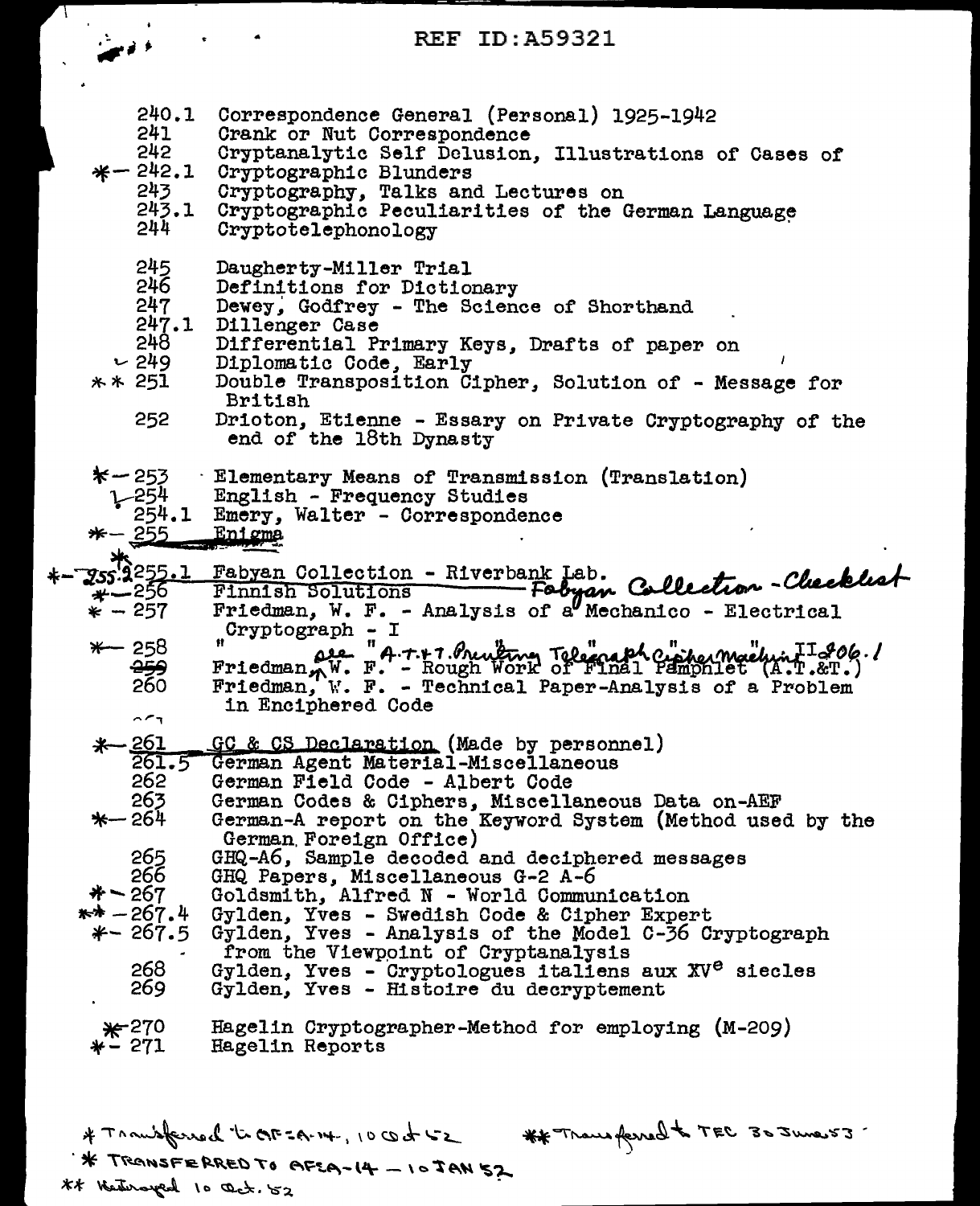## REF ID:A59321

 $\sim 10$   $\mu$ 

 $\sim$ 

| $* - 272$<br>$*-273$<br>274<br>275<br>$-x - 277$<br>279                                                                                                                                 | High Speed Rotor<br>Hill, Lester - Method of Matrix Substitution<br>Hindu Conspiracy Case Ciphers<br>Historical Data, Miscellaneous<br>PL 86-36/50 USC 3605<br>EO $3.3(h)$ (2)<br><u>History of MI-8</u><br>History of SIS<br>Hooker, C. W. R. - The Jules Verne Cipher                                                                                                                                                                                                                                                                                              |
|-----------------------------------------------------------------------------------------------------------------------------------------------------------------------------------------|----------------------------------------------------------------------------------------------------------------------------------------------------------------------------------------------------------------------------------------------------------------------------------------------------------------------------------------------------------------------------------------------------------------------------------------------------------------------------------------------------------------------------------------------------------------------|
| $\star$ – 280<br>$* - 281$<br>$* - 282$<br>$* - 283$<br>$+283.5$<br>$+284$<br>$* - 285$<br>$+286$<br>$* - 287$<br>$+287.5$<br>$* - 288$<br>$* - 289$<br>$* -290$<br>$\frac{1}{2}$ - 291 | I.B.M. Codatype-Model #4, Solution of<br>Vol. I<br>Vol. II<br>11<br>11<br>Ħ<br>Vol. III<br>Indian Bureau Code Solution<br>Indians, Use of, for Signal Communications<br>Intelligence Tests<br>Intercept Service during the World War<br>Inter-Service Communications Board-Washington Com. Board<br>Italian Diplomatic Codes<br>Italian Cryptanalytic Section, Summary and Review of the<br>Activities of the<br>I. T. & T. Printing Telegraph Cipher Machine - I<br><b>TT</b><br>I. T. & T. Cipher Machine, Principles of Solution of<br>Cryptograms<br>JAC Course, |
| $* - 292$<br>* 293<br>294                                                                                                                                                               | Japanese Army Field Code<br>Japanese Frequency Studies<br>Johnson, Thomas M. - Sight Unseen                                                                                                                                                                                                                                                                                                                                                                                                                                                                          |
| $*$ 295<br>$* - 296$                                                                                                                                                                    | Keving Plain Tert                                                                                                                                                                                                                                                                                                                                                                                                                                                                                                                                                    |
| 297<br>298                                                                                                                                                                              | Locard, Edmond - Extracts hfrom Works of<br>Lost Code, The                                                                                                                                                                                                                                                                                                                                                                                                                                                                                                           |
| $*$ -300.5<br>$* - 301$<br>$** - 302$<br>303<br>$* - 304$<br>$*$ – 305<br>$*$ -306<br>$*$ 307<br>* 308                                                                                  | Machine 003<br>Matsuyuki, Toshitada - A Bridge Type Speech Inverter<br>Mendelsohn, Dr. Charles - Correspondence<br>Mendelsohn - Papers & Clippings<br>Military Cryptography of the Central Powers during the War<br>of 1914-1918 (translation)<br>Miscellaneous Articles<br>Morgan, Capt. G. W. - Encipherment by Means of a Code-Book<br>and an Additive Key'<br>Morgan, Capt. G. W. - Theory and Analysis of a Letter-<br>Subtractor Machine<br>Navy Method of Solution of the Cylindrical Cipher Device                                                           |
| $x - 309$                                                                                                                                                                               | $CSP-448$<br>Naval Operations Bulletins                                                                                                                                                                                                                                                                                                                                                                                                                                                                                                                              |
|                                                                                                                                                                                         | ## Transferred to TEC 30 June 53<br>* Transfer dt AFIA-14, 10 Oct.52                                                                                                                                                                                                                                                                                                                                                                                                                                                                                                 |

\* TRANSFERRED TO AFSA-14-10JAN 52

 $\mathcal{A}$ 

 $\epsilon$   $\epsilon$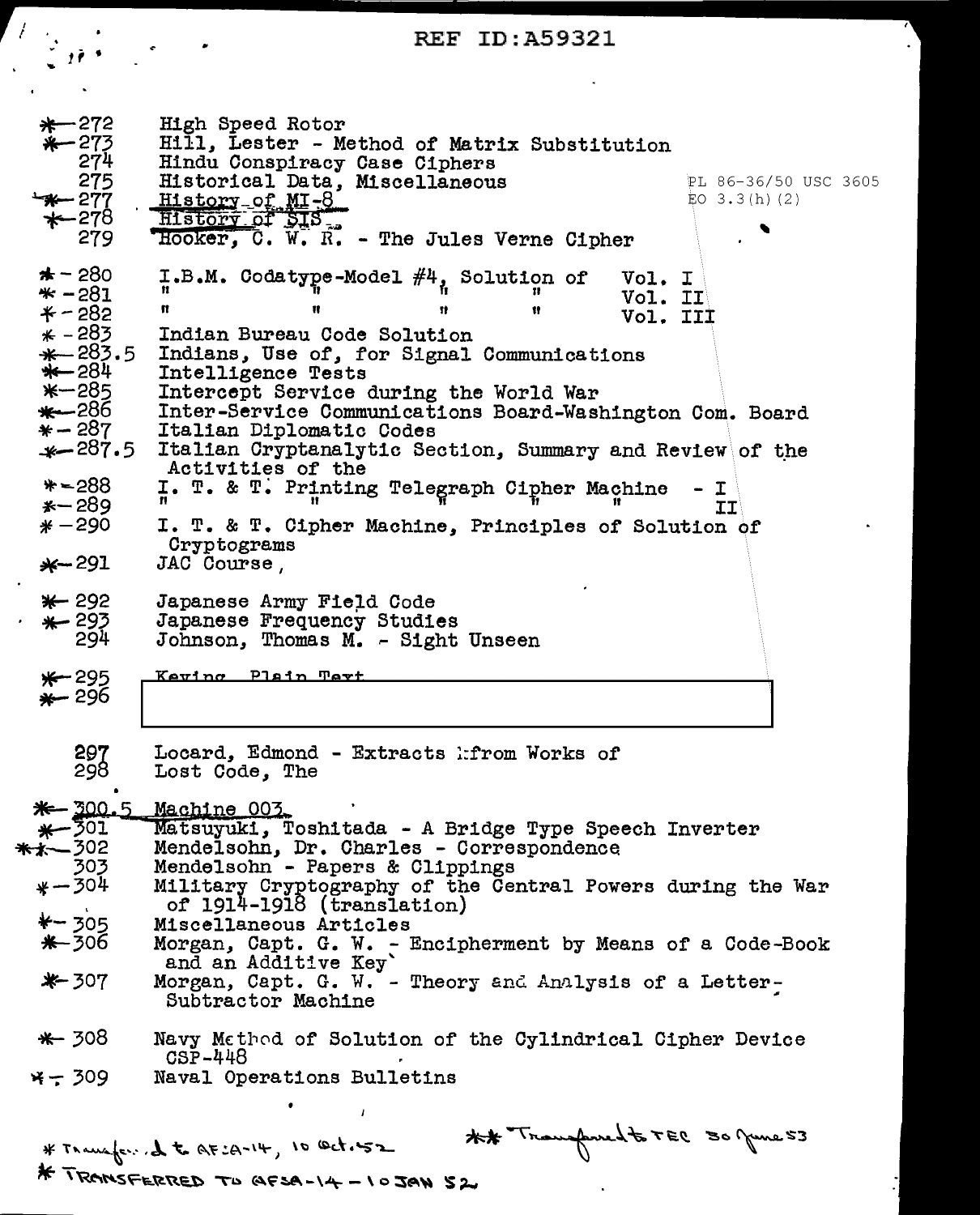## **REF ID:A59321**

 $\hat{\mathbf{r}}$ 

| * 310<br>$*-310.1$                                                                                                                             | Naval Code F-3, The Compromising of<br>Nyquist - Correspondence                                                                                                                                                                                                                                                                                                                                                                                                                                                                                                                                                                                          |
|------------------------------------------------------------------------------------------------------------------------------------------------|----------------------------------------------------------------------------------------------------------------------------------------------------------------------------------------------------------------------------------------------------------------------------------------------------------------------------------------------------------------------------------------------------------------------------------------------------------------------------------------------------------------------------------------------------------------------------------------------------------------------------------------------------------|
| 311<br>$* - 311.0$<br>*-311.1<br>$*-312$<br>$*$ $\sim$ 313<br>$* - 314$<br>$* - 315$<br>ж ∽316<br>$*-317$<br>$\star$ 318<br>$+ - 311.5$<br>319 | Ohaver, M. E. - Method of Solving Additive-Subtractive<br>System on Enciphered Code<br>Panama Cude. H312, Trave Cd, EW, TILTMAN, John H,<br>Parker, Admiral S. V. - Correspondence<br>Photostatic Negatives ->>>12.1 BEARCE, H.F; MITCHEL, Wm +<br>Playfair Cipher, Training Material in Double - (I) WoodRUF, A. Alley<br>(II)<br>Ħ<br>11<br>11.<br>$\frac{H}{H}$<br>(TII)<br>11.<br>n<br>11<br><b>Contract Contract Property</b><br><b>IV)</b><br>Portuguese Communications System<br>Primary Components, Graphical Reconstruction of<br>TRIP OVERSEAS - W.F. FRIEDMAN<br>Radio Intelligence--Intercept and Goniometry Service<br>in the French Armies |
| $* - 320$<br>* 321<br>322<br>323                                                                                                               | no number<br>Radio Pamphlets<br>Report of 1st Cryptenalytic Mission to GC & CS<br>Rumanian Cryptographic Systems 1943-1946<br>Robert's Report on Attack of Honolulu<br>Russian Secret Writing of the 17th Century, Translation of the                                                                                                                                                                                                                                                                                                                                                                                                                    |
| $x - 324$<br>*-325<br>125<br>1.327<br>$+ - \frac{328}{5}$<br>-329<br>$+-330$                                                                   | Scrambling, Methods for the Automatic, of Speech<br>Secret Correspondence not Written in Secret Inks<br>Senate Investigation - Oil Lands<br>Shakespeare - Bacon Controverysy<br>Signal Intelligence Service, GHQ, The Dutics of the<br>normale.<br>Officer-in-Charge of the<br>Sinkov. Report of 1st Crypt. Mission to GC & CS.<br>Spanish Code, Solution of<br>Strip Ciphers, Indirect Method of Solution                                                                                                                                                                                                                                               |
| *-331<br>331.5<br>$* - 332$                                                                                                                    | Tactical & Technical Trends<br>331.1 Three X Case<br>Telecrypto--Hagelin<br>Trithemian Oath                                                                                                                                                                                                                                                                                                                                                                                                                                                                                                                                                              |
| 333<br>334 <del>- 1</del><br>335                                                                                                               | Valerio, Translation of -- Methods of Cryptanalysis<br>Vernam, G. S. - Cipher Printing Telegraph Systems for<br>Secret Wire & Radio Telegraphic Communications<br>Viaris, Translation of -- The Art of Enciphering & Decipher-<br>ing Secret Messages                                                                                                                                                                                                                                                                                                                                                                                                    |
| $x - 336$<br>237<br>- 338                                                                                                                      | Waberski Cipher<br>Wilkinson - Revolutionary Ciphers<br>World War                                                                                                                                                                                                                                                                                                                                                                                                                                                                                                                                                                                        |

# Transfured to AFSA. 14, 1010ct. 52<br># Westrayed, 100ct. 52<br># TRANSFERREDTU AFSA-14/105am. 52